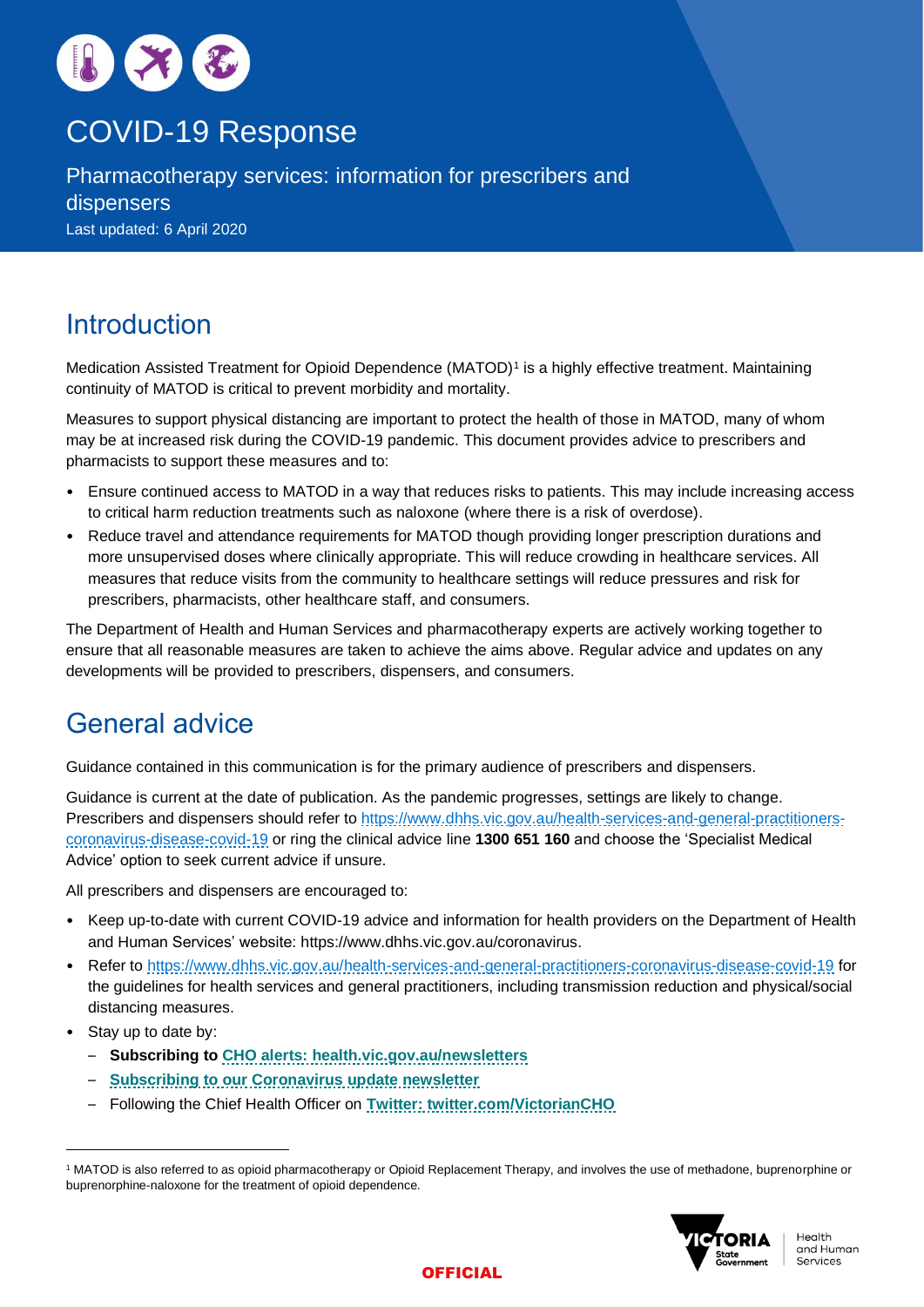### **OFFICIAL**

**Prescribers and dispensers should also be aware that for vulnerable patients or vulnerable health practitioners, new bulk-billed non-admitted items have been introduced for telehealth. Use of telehealth is strongly encouraged where clinically appropriate. Further information can be found at**  [http://www.mbsonline.gov.au/internet/mbsonline/publishing.nsf/Content/Factsheet-TempBB.](http://www.mbsonline.gov.au/internet/mbsonline/publishing.nsf/Content/Factsheet-TempBB)

Information on e-prescribing can be found here: [https://www.health.gov.au/resources/publications/covid-19](https://www.health.gov.au/resources/publications/covid-19-national-health-plan-primary-care-fast-track-electronic-prescribing) [national-health-plan-primary-care-fast-track-electronic-prescribing.](https://www.health.gov.au/resources/publications/covid-19-national-health-plan-primary-care-fast-track-electronic-prescribing)

# Supporting physical distancing and continuity of Medication Assisted Treatment for Opioid Dependence (MATOD) during COVID-19 pandemic

In this guidance you will find advice developed by experts to support:

- Assessment of suitability for larger quantities of unsupervised MATOD dosing.
- Delivery of MATOD dosing including, single daily doses (dispensed as takeaways) and if clinically appropriate, additional takeaway dosing.

In coming weeks advice will be developed on prescribing, dispensing and using naloxone during COVID-19 pandemic. This may include thresholds for co-dispensing of naloxone (based on a patient's risk of overdose).

The Quick Reference guide and the guidelines for health services and practitioners are continuously updated as the situation evolves. Please ensure you have the latest version from our website. See the Victorian COVID-19 [website](https://www.dhhs.vic.gov.au/health-services-and-general-practitioners-coronavirus-disease-covid-19) for current case definition, guidance and testing recommendations.

# **Key Actions**

## **Prescribers and dispensers**

Please reassure patients in MATOD that there are sufficient supplies of methadone and buprenorphine-naloxone in Australia for the coming months. It is possible that there will be delays in delivery of all products, including MATOD. If this occurs, we recommend contacting another pharmacy in the area to source stock your order is received. Issues around product availability can also be reported to aod.enguiries@dhhs.vic.gov.au.

Conversations about safe storage of unsupervised doses and overdose risk remain critical for patient and community safety.

If a patient is considered at risk of overdose, as always please also offer naloxone and provide education on its use for those in MATOD, wherever possible also educate family and carers. Please get in touch with [aod.enquiries@dhhs.vic.gov.au](mailto:aod.enquiries@dhhs.vic.gov.au) if you require further information on naloxone.

Where appropriate, telehealth can be used for clinical consultations and prescribing.<sup>2</sup> Clinical discretion should be used in individual cases of severe illness or emergency.

## **For prescribers**

When providing prescriptions for current MATOD patients, consider extending prescription duration for up to 6 months as clinically appropriate. Longer script duration will ensure that patients can continue to be dosed in times of prescriber becoming unavailable but does not preclude earlier review where indicated (e.g. where a pharmacist has concerns about stability). Telehealth and collaboration with pharmacists can be used to enable more frequent (e.g. 4-6 weekly) assessment of patient progress as clinically indicated.

#### **OFFICIAL**

<sup>2</sup> https://www.racgp.org.au/running-a-practice/technology/clinical-technology/telehealth/telehealth-video-consultations-guide. This document will be most useful for patient to GP or specialist consultations. Further advice in relation to the use of telehealth will be provided by the Department of Health and Human Services shortly.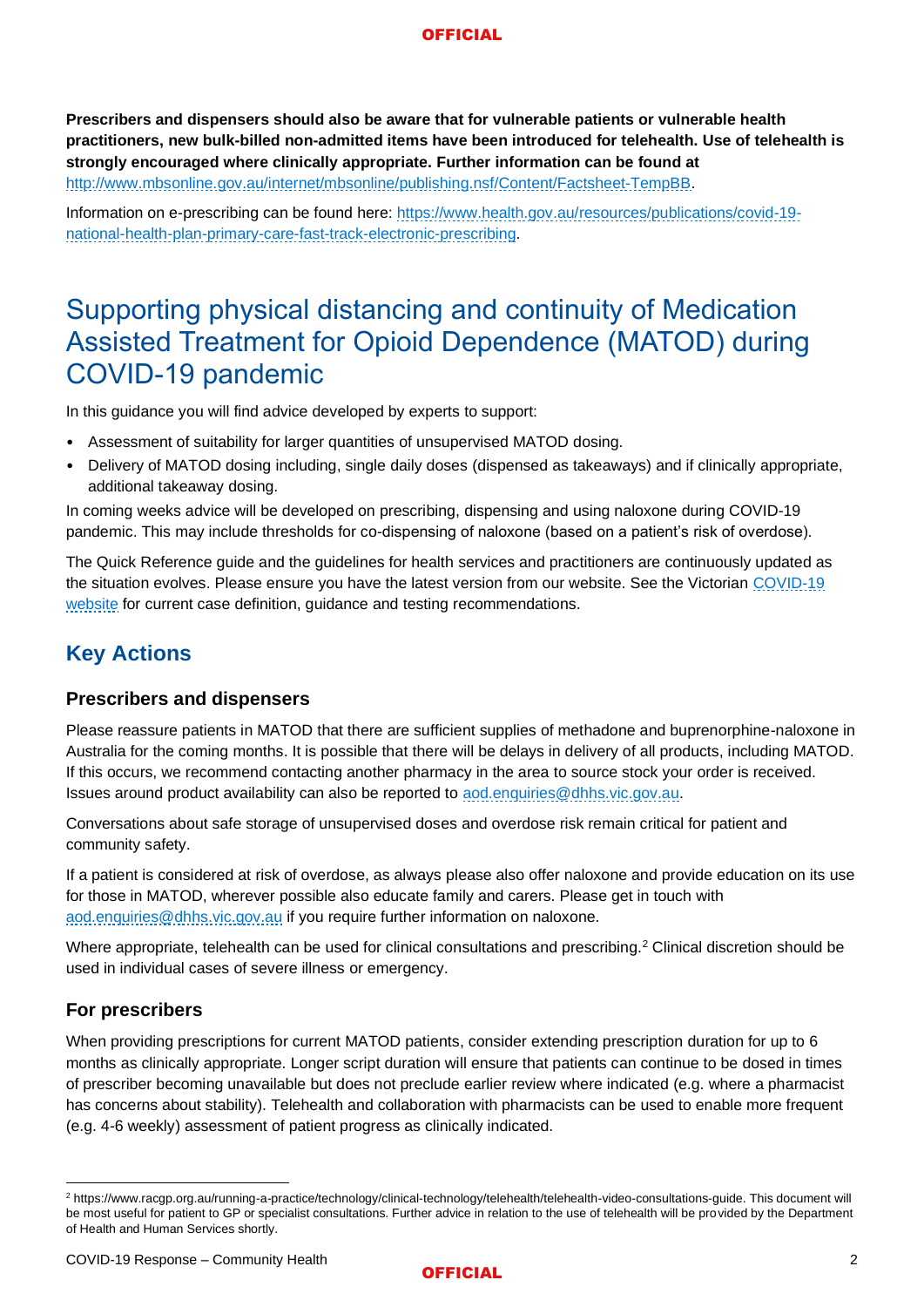### **OFFICIAL**

To increase MATOD treatment capacity, any medical practitioner may prescribe buprenorphine/ naloxone for up to 30 patients without undergoing training or assessment but is still required to apply for a Schedule 8 MATOD permit. For further information on prescribing MATOD please see [https://www2.health.vic.gov.au/public-health/drugs-and](https://www2.health.vic.gov.au/public-health/drugs-and-poisons/pharmacotherapy/pharmacotherapy-policy-in-victoria)[poisons/pharmacotherapy/pharmacotherapy-policy-in-victoria.](https://www2.health.vic.gov.au/public-health/drugs-and-poisons/pharmacotherapy/pharmacotherapy-policy-in-victoria)

To ensure patient wellbeing GPs should consider regular check-ins with patients via telehealth or phone where patients are experiencing less face to face contact with their GP or pharmacist as a result of increased takeaway doses, third party delivery or extended prescriptions. New advice on telehealth can be found here: [http://www.mbsonline.gov.au/internet/mbsonline/publishing.nsf/Content/Factsheet-TempBB.](http://www.mbsonline.gov.au/internet/mbsonline/publishing.nsf/Content/Factsheet-TempBB)

## **For pharmacists**

Please be aware that that you may receive scripts for MATOD that:

- are of a longer duration than usual and/or
- provide for more takeaway doses (increased numbers of unsupervised doses) (i.e. that fall outside the current Victorian Policy for maintenance pharmacotherapy for opioid dependence).

Providing additional unsupervised doses where clinically indicated will support the broader efforts to maintain continuity of MATOD during the COVID-19 pandemic. Clinical guidance for supporting takeaway dosages appears in '*Checklist for assessing appropriateness of take-away doses*'. This allows for larger quantities of takeaway dosages to be supplied than is possible under the existing Policy. The change is to allow for a revised patients risk assessment approach during the COVID-19 pandemic.

For patients who are unable to attend the pharmacy due to self-isolation or illness, additional procedures so support delivery of MATOD doses (and takeaways, if clinically appropriate) have been developed. These appear in *'Guidance for supplying methadone & buprenorphine (+/- naloxone) dose(s) to a third party in the context of the COVID-19 pandemic*'.

Pharmacists should communicate about current or changing stability of MATOD patients with prescribers and can receive requests for increased unsupervised dosing through verbal orders to support reduced attendance in line with the aims of the current COVID-19 pharmacotherapy response.

# Additional information

- Questions on this guidance or on MATOD policy can be directed to aod.enguiries@dhhs.vic.gov.au, or to your local Pharmacotherapy Area Based Network.
- **DirectLine will continue to provide 24 hour / 7 day per week support for AoD clients.**
- The department is continuing to ensure adequate supply and distribution of Needle and Syringe Program (NSP) consumables. NSP clients should consider taking reasonable levels of additional sterile injecting equipment and sharps containers to cover any periods of self-isolation.
- The Victorian Alcohol and Drug Association (VAADA) will continue to update official sector specific information on its website [https://www.vaada.org.au/.](https://www.vaada.org.au/)

# **AoD workforce health and availability**

If prescribers and dispensers are concerned that an employee or employee's family member may have or have been exposed to COVID-19, they should:

- follow DHHS advice on<https://www.dhhs.vic.gov.au/coronavirus>
- contact the 24 hour/7 day per week dedicated COVID-19 hotline 1800 675 398

As AoD services are scaled back to essential services, staff may need to be redirected to support other essential services, such as telephone support. Providers should look at options for flexible staffing arrangements to support continuation of core and essential services.

## **Service agreements, funding and reporting**

DHHS recognises the critical role of funded AoD agencies in the provision of services to clients, their families, and their communities. The Department has published advice on the Funded Agency Channel addressing the funding

#### **OFFICIAL**